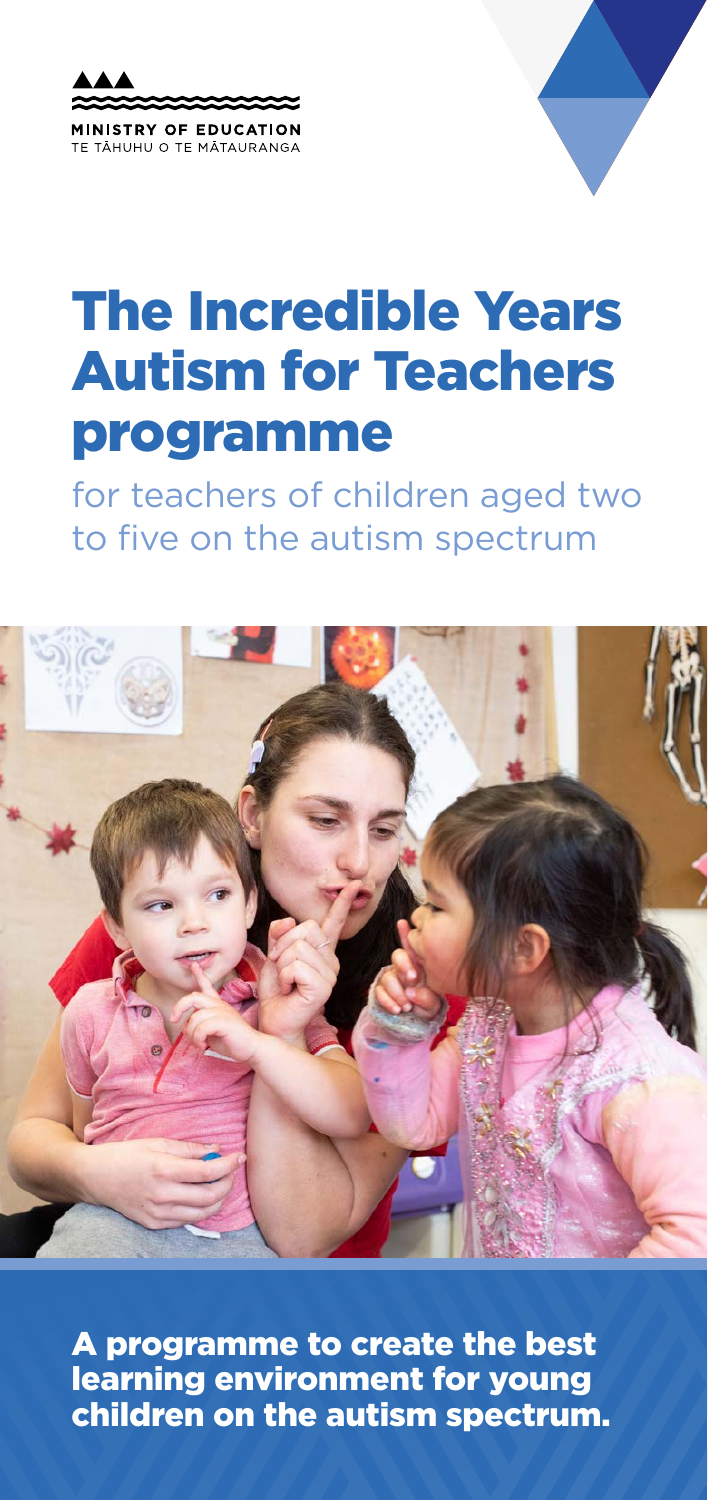We know that children on the autism spectrum are more likely than their peers to have behaviour issues and that it's the key adults in a child's life who have the biggest impact and can make the greatest change.

### This programme supports you, in partnership with parents, to create the best learning environment for young children on the autism spectrum.

Incredible Years Autism for Teachers is a group based programme for teachers of children aged two to five on the autism spectrum. It aims to help you engage with children in ways that encourage emotional self-regulation, and support their communication skills. You'll also learn to build their social skills and empathy and help them form positive relationships.

The teacher programme is one of two programmes being offered by the Ministry of Education that are specifically designed to support the key adults in the lives of children on the autism spectrum. The other is Incredible Years Autism for parents which helps caregivers build their parenting skills and confidence.

Ideally, both you and the parents should take part in the programmes to support the child together as partners. However this may not always be possible, so parents and teachers also have the option of participating in the programmes independently.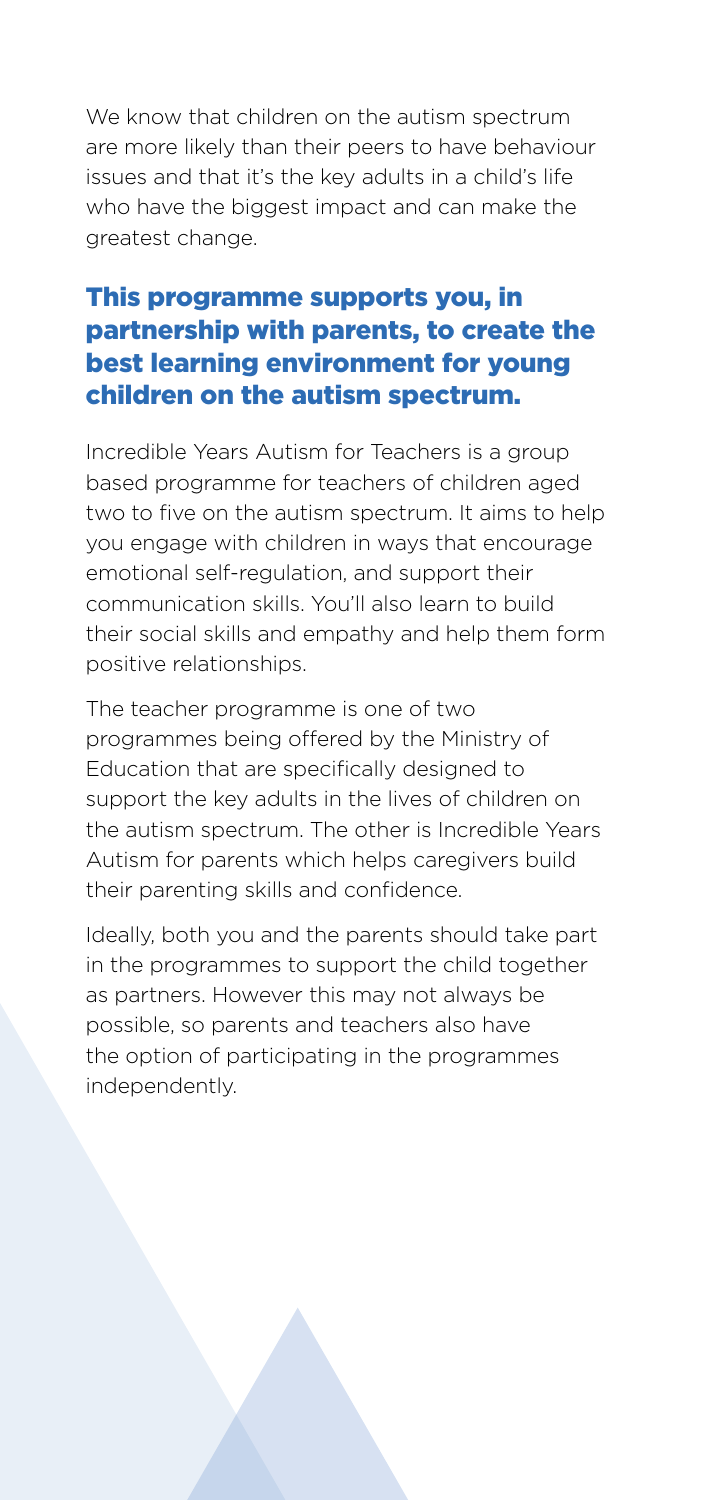

## What the Incredible Years Autism for Teachers programme involves

Teachers meet every one to two weeks, over a period of six half day sessions to look at evidence-based behaviour strategies. During these collaborative sessions you will develop and implement goals based on the developmental needs of the children you support.

The programme uses multiple learning approaches including video modelling, group discussion and support, practice activities within sessions, home activities, reading assignments, self-monitoring checklists, goal setting, and group leader teaching and support.

#### Where the programme is being offered

In 2018, the Incredible Years Autism teacher programmes are being offered in Tauranga, Hawkes Bay, New Plymouth, Nelson and Christchurch.